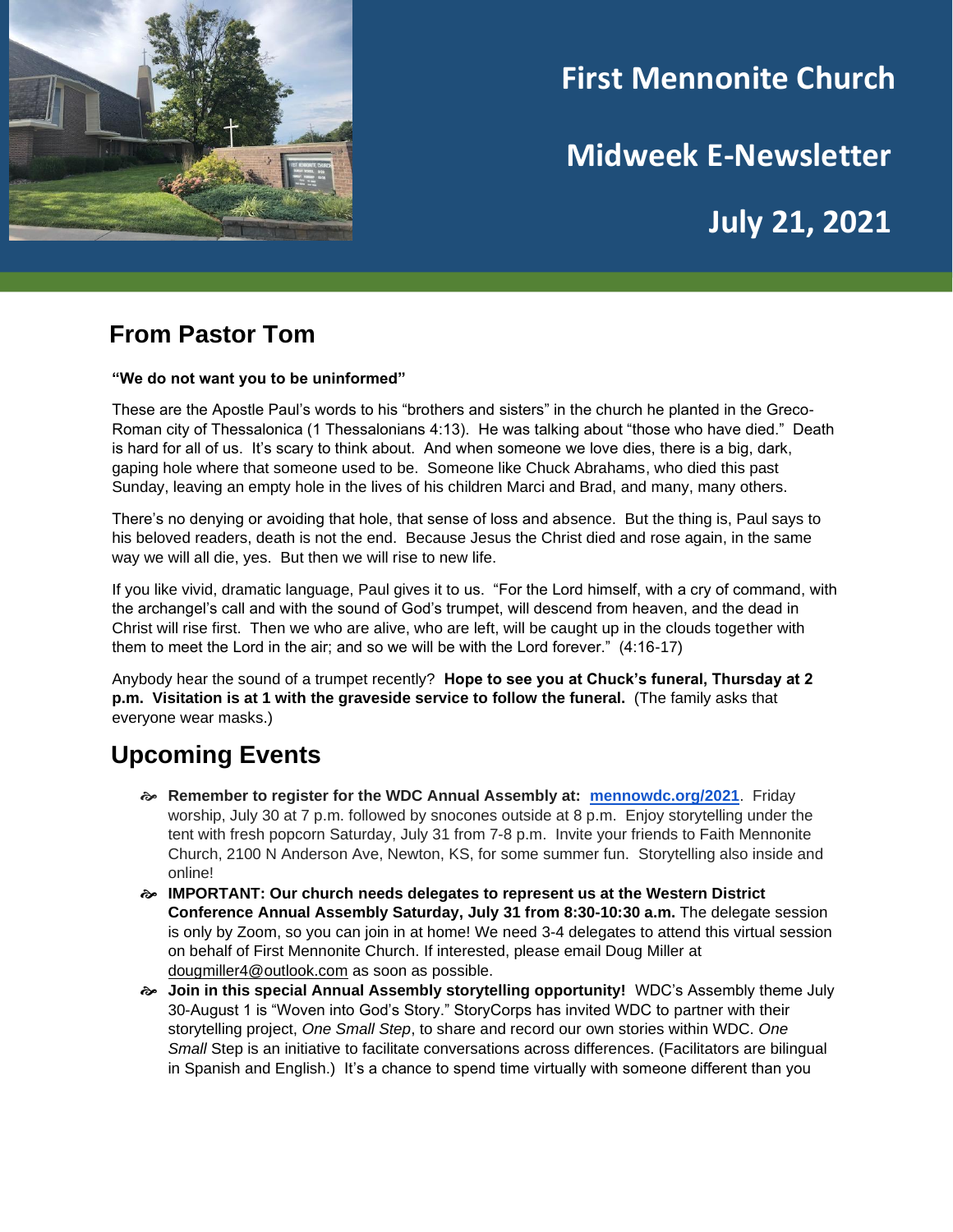and discover the stories behind each other's beliefs. To join another WDC member for an online conversation, sign up at [https://onesmallstep.storycorps.org/wdc/.](https://onesmallstep.storycorps.org/wdc/)

- **Next Care Meeting is August 4 at 7 p.m.**
- **Central Kansas Community Foundation (CKCF), host to 19 affiliate foundations across central Kansas, is holding an online charity auction July 21-27.** A theme of 'The Sky's the Limit', sets the stage for us all to consider the boundless possibilities for enriching our communities. The auction is an effort for CKCF to promote and solicit financial support for this not for profit 501 (c) (3) organization and the affiliates under their organizational umbrella. CKCF as a host foundation offers back-office accounting, operational and programmatic support across central Kansas to their affiliates and the communities they serve. Like us on [Facebook](https://www.facebook.com/CentralKansasCF) so you can follow as we promote items and opportunities for giving. Also [Click Here](https://centralkansascf.org/events/skysthelimit/) to find more pre-launch information including how to preregister and a sneak peek at items that will be up for bid. Your support is making our communities stronger and more vibrant! The possibilities are limitless when we come together!
- **Parkview Church invites you to Worship & Watermelon Friday, July 30 on the church lawn!**  Watermelon, crullers, and fellowship begins at 7 p.m. with worship at 7:30. Please bring your own lawn chairs or blankets!
- **The Hillsboro Senior Center is holding a fundraiser Friday, August 6 from 6:30-8 p.m.** Stop by for homemade pie and ice cream plus music by Bob and the Boys! Donations are welcomed and appreciated.

### **Other Announcements**

- **Peppernuts at FMC!** Derek Hamm and Tim Frye have indicated their willingness to give us a hand with our peppernuts project this summer! But as usual, we need many people to make this happen. We are proposing three days this year: Thurs., Aug. 5; Fri., Aug. 6; and Sat., Aug. 7. We'd like to know how many could help us on any or all of those days. If you can help, please notify Kara at [secretary@fmchillsboro.com](mailto:secretary@fmchillsboro.com) or call her at the church office: (620) 947-5662. If you'd like to help, but those days don't work and/or you'd also be free other days, please let Kara know that as well. It would be helpful to know what times of day as well as which days would fit your schedule. Thanks!
- **REQUESTS FOR SCHOLARSHIPS.** FMC desires to support FMC members and members' children who attend a Mennonite college or who choose to receive a seminary education. If you are interested in applying for such financial support (tuition) for the 2021-2022 academic year, contact Doug Miller.
- **Western District Conference invites you to visit our website at <https://mennowdc.org/>** to read the latest news, stories and announcements!
- **The sewing group is making Dignity kits for MCC**. We are sewing the basic kits but need help collecting the other items to fill them. We will need ladies' cotton briefs (sm, med, lg), hand towels, washcloths, bars of bath soap, bars of laundry soap, wide tooth combs, nail clippers, wooden or plastic clothespins. Please put any of the above donations in the storage cart in the narthex. Thank you!
- **Join Jerusalem Seminar this winter!** Bethel College and Tabor College are again sponsoring a trip to Jordan, Palestine, and Israel, from December 26, 2021, to January 15, 2022. The trip will be led by Dr. Doug Miller and will include two dozen biblical sites, such as Jerusalem, Nazareth, Bethlehem, the Jordan River, Sea of Galilee, Jericho, ancient ruins, Dead Sea and Dead Sea Scrolls, Masada, Mt. Nebo, Petra, museums, and much more. There is currently room for additional persons to participate. If interested, contact Dr. Miller immediately at 620.947.2439 or dougm@tabor.edu. Cost is estimated at \$4700 per person.